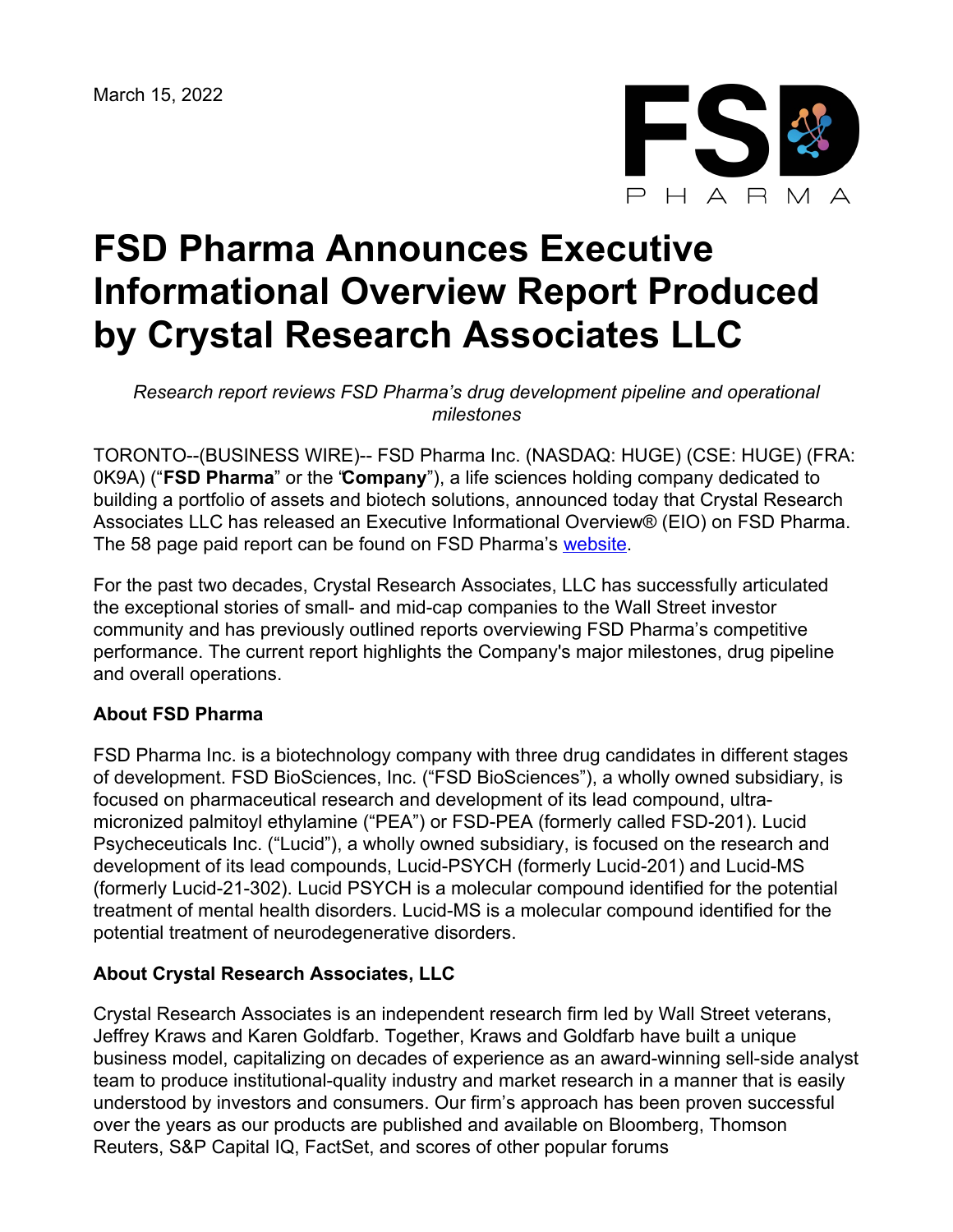## **Forward Looking Information**

Certain statements contained herein are "forward-looking statements." Often, but not always, forward-looking statement can be identified by the use of words such as "if", "plans", "expects", "expected", "scheduled", "estimates", "intends", "anticipates", "hopes", "planned" or "believes", or variations of such words and phrases, or states that certain actions, events or results "may", "could", "would", "might", "potentially" or "will" be taken, occur or be achieved. Forward-looking statements contained in this press release include the comments made with respect to the Company's normal course issuer bid, advancing the Company's research and efforts to enhance shareholder value. FSD cannot give any assurance that such forwardlooking statements will prove to have been correct. The reader is cautioned not to place undue reliance on these forward-looking statements, which speak only as of the date of this press release.

Since forward-looking statements relate to future events and conditions, by their very nature they require making assumptions and involve inherent risks and uncertainties. The Company cautions that although it is believed that the assumptions are reasonable in the circumstances, these risks and uncertainties give rise to the possibility that actual results may differ materially from the expectations set out in the forward-looking statements. Factors that may cause such material differences include without limitation: the fact that the drug development efforts of both Lucid and FSD BioSciences are at a very early stage; the fact that preclinical drug development is uncertain, and the drug product candidates of Lucid and FSD BioSciences may never advance to clinical trials; the fact that results of preclinical studies and early-stage clinical trials may not be predictive of the results of later stage clinical trials; the uncertain outcome, cost, and timing of product development activities, preclinical studies and clinical trials of Lucid and FSD BioSciences; the uncertain clinical development process, including the risk that clinical trials may not have an effective design or generate positive results; the potential inability to obtain or maintain regulatory approval of the drug product candidates of Lucid and FSD BioSciences; the introduction of competing drugs that are safer, more effective or less expensive than, or otherwise superior to, the drug product candidates of Lucid and FSD BioSciences; the initiation, conduct, and completion of preclinical studies and clinical trials may be delayed, adversely affected, or impacted by COVID-19 related issues; the potential inability to obtain adequate financing; the potential inability to obtain or maintain intellectual property protection for the drug product candidates of Lucid and FSD BioSciences; and other risks. Further information regarding factors that may cause actual results to differ materially are included in the Company's annual and other reports filed from time to time with the Canadian Securities Administrators on SEDAR ([www.sedar.com](http://www.sedar.com)) and with the U.S. Securities and Exchange Commission on EDGAR ([www.sec.gov](http://www.sec.gov)) under the heading "Risk Factors." Any forward-looking statement contained in this release speaks only as of its date. The Company does not undertake to update any forward-looking statements, except to the extent required by applicable securities laws.

View source version on businesswire.com: <https://www.businesswire.com/news/home/20220315005483/en/>

Zeeshan Saeed, Founder, President and Executive Co-Chairman of the Board, FSD Pharma Inc.

Email: [Zsaeed@fsdpharma.com](mailto:Zsaeed@fsdpharma.com) Telephone: (416) 854-8884